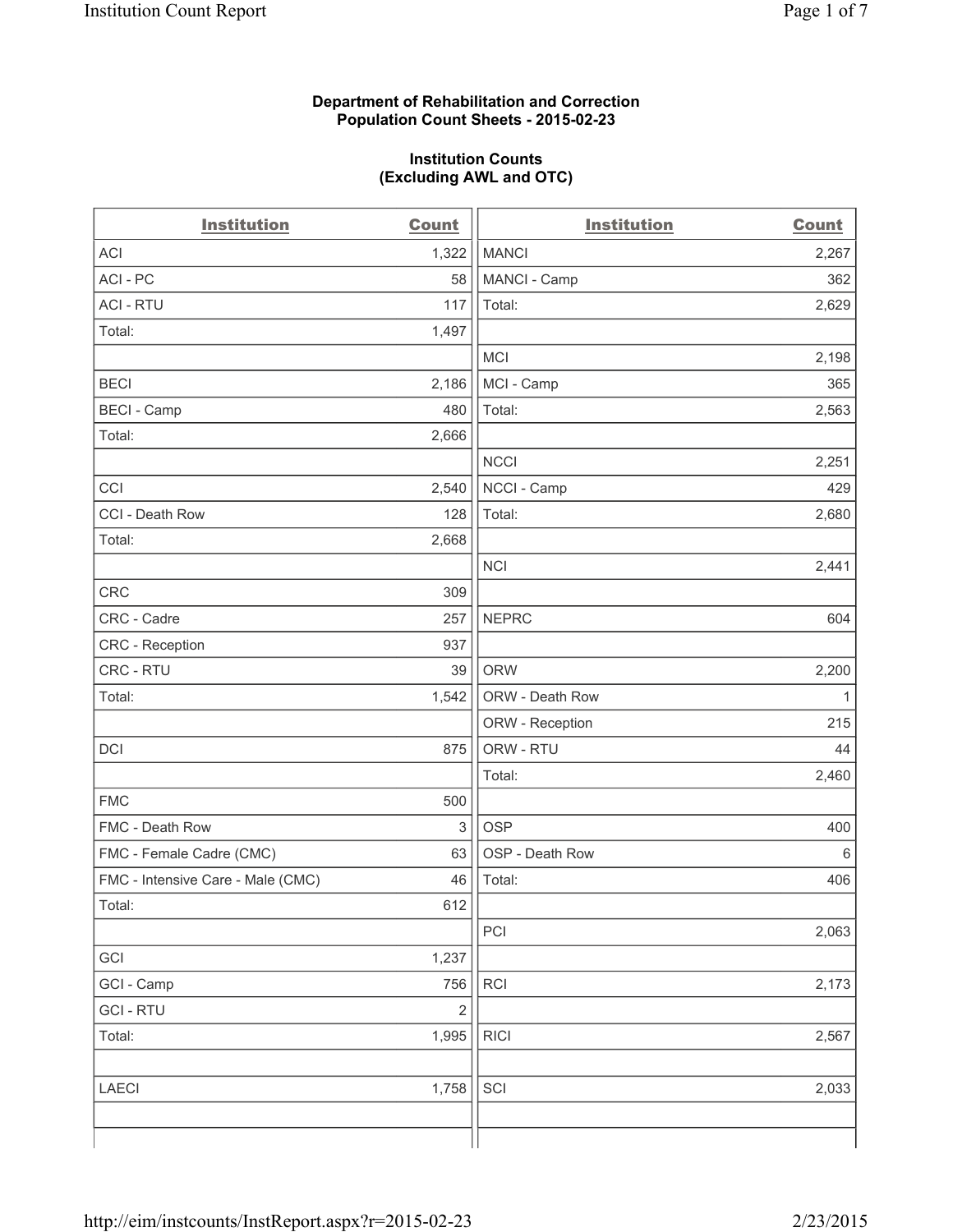| LECI                     | 2,048 | SOCF             |                          | 1,226  |
|--------------------------|-------|------------------|--------------------------|--------|
| LECI - Camp              | 177   | SOCF - RTU       |                          | 64     |
| Total:                   | 2,225 | Total:           |                          | 1,290  |
|                          |       |                  |                          |        |
| LOCI                     | 2,278 | <b>TCI</b>       |                          | 1,100  |
|                          |       | TCI - Camp       |                          | 439    |
| LORCI                    | 207   | Total:           |                          | 1,539  |
| LORCI - Cadre            | 202   |                  |                          |        |
| <b>LORCI - Reception</b> | 1,100 | <b>TOCI</b>      |                          | 1,019  |
| Total:                   | 1,509 | <b>TOCI - PC</b> |                          | 89     |
|                          |       | Total:           |                          | 1,108  |
| <b>MACI</b>              | 1,105 |                  |                          |        |
| MACI - Minimum           | 1,444 | <b>WCI</b>       |                          | 1,284  |
| Total:                   | 2,549 | <b>WCI-RTU</b>   |                          | 87     |
|                          |       | Total:           |                          | 1,371  |
|                          |       |                  |                          |        |
|                          |       |                  | <b>Total Population:</b> | 50,101 |

\* The Total Population includes 35 Offenders with Reason Codes 30 & 31. \*\* The Total Population includes 31 Offenders with Reason Code 0A.

# **Male Population by Security Level (Include AWL and Exclude OTC)**

| <b>Security Level</b>  |                   | <b>Body</b> | <b>AWL</b>     | $(-OTC)$ | <b>Total</b> |
|------------------------|-------------------|-------------|----------------|----------|--------------|
| Total Level 5          |                   | 129         | 0              | 0        | 129          |
| <b>Total Level 4</b>   |                   | 1,824       | 22             | 21       | 1,825        |
| Total Level 3          |                   | 11,549      | 134            | 102      | 11,581       |
| Total Level 2          |                   | 17,042      | 263            | 175      | 17,130       |
| Total Level 1          |                   | 15,328      | 228            | 111      | 15,445       |
| <b>Total Death Row</b> |                   | 138         | $\overline{2}$ |          | 139          |
|                        | <b>Total Male</b> | 46,010      | 649            | 410      | 46,249       |

#### **Female Population by Institution (Include AWL and Exclude OTC)**

| <b>Institution</b>       | <b>Body</b> | <b>AWL</b> | $(-OTC)$ | <b>Total</b> |
|--------------------------|-------------|------------|----------|--------------|
| <b>DCI</b>               | 875         | 13         |          | 881          |
| <b>FMC</b>               | 21          |            | 0        | 22           |
| FMC - Female Cadre (CMC) | 63          | 0          | 0        | 63           |
| <b>NEPRC</b>             | 604         | 11         | 2        | 613          |
| <b>ORW</b>               | 2,199       | 58         | 26       | 2,231        |
| <b>ORW - Death Row</b>   |             | U          | 0        |              |
| ORW - Reception          | 215         |            | U        | 216          |
|                          |             |            |          |              |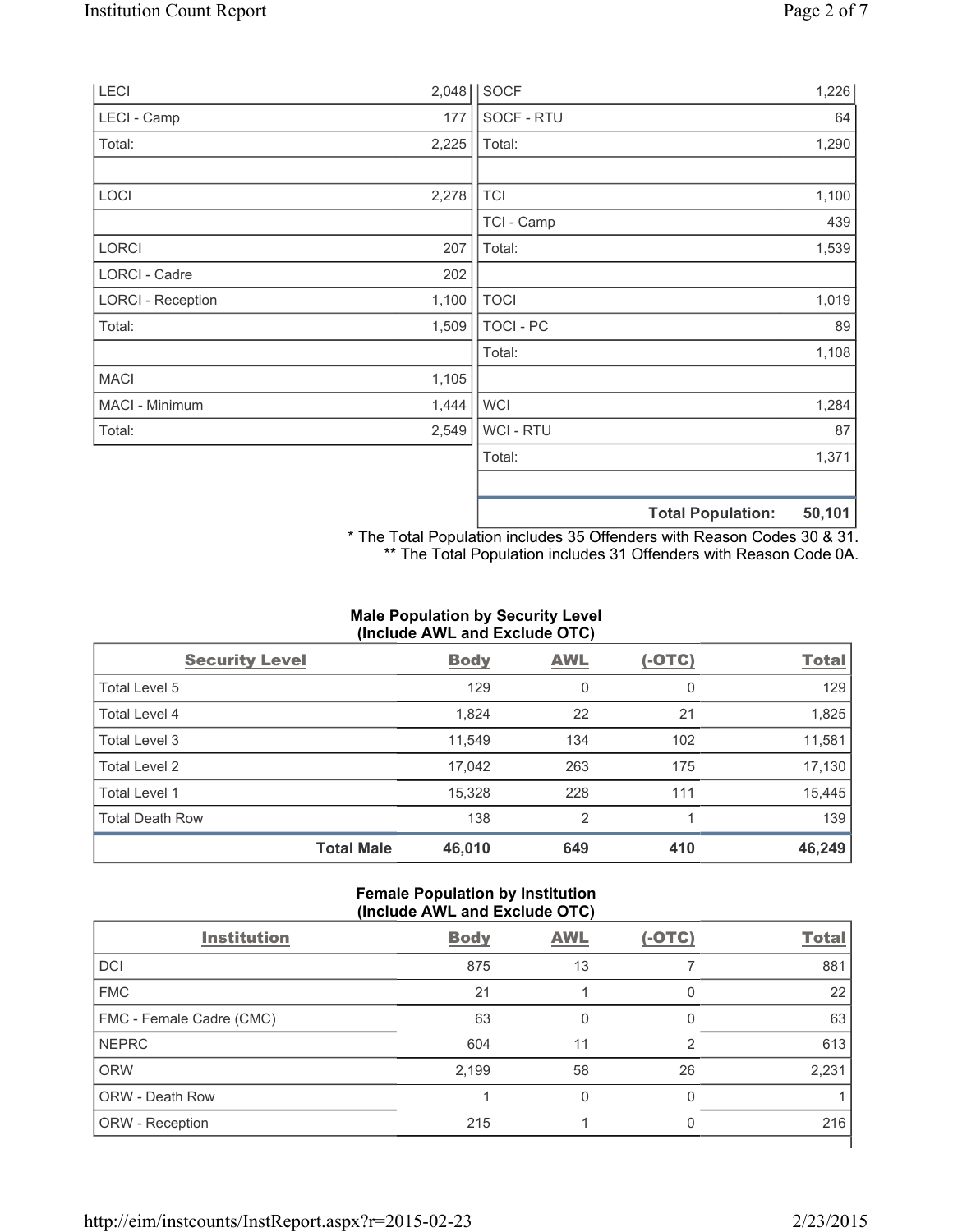| <b>ORW - RTU</b> |                          | 44     |     |     | 44     |
|------------------|--------------------------|--------|-----|-----|--------|
|                  | <b>Total Female</b>      | 4,022  | 84  | 35  | 4,071  |
|                  |                          |        |     |     |        |
|                  | <b>Total Population:</b> | 50,032 | 733 | 445 | 50,320 |

# **Male Population by Institution: Security Level 5 (Include AWL and Exclude OTC)**

|              | <b>Institution</b>   | <b>Body</b> | <b>AWL</b> | $(-OTC)$ | <b>Total</b> |
|--------------|----------------------|-------------|------------|----------|--------------|
| <b>LORCI</b> |                      |             |            |          |              |
| <b>MANCI</b> |                      |             |            |          |              |
| <b>OSP</b>   |                      | 126         |            |          | 126          |
| <b>SOCF</b>  |                      |             |            |          |              |
|              | <b>Total Level 5</b> | 129         |            |          | 129          |

## **Male Population by Institution: Security Level 4 (Include AWL and Exclude OTC)**

| <b>Institution</b>       |                      | <b>Body</b>    | <b>AWL</b>          | $(-OTC)$            | <b>Total</b>     |
|--------------------------|----------------------|----------------|---------------------|---------------------|------------------|
| CRC                      |                      | $\,6\,$        | $\mathsf{O}\xspace$ | $\mathsf{O}\xspace$ | $\,6\,$          |
| CRC - Reception          |                      | 1              | $\mathbf 0$         | $\mathbf 0$         | 1                |
| <b>LECI</b>              |                      | 5              | 1                   | $\mathbf{1}$        | $\sqrt{5}$       |
| LOCI                     |                      | 10             | $\mathsf{O}\xspace$ | $\mathsf{O}\xspace$ | $10$             |
| <b>LORCI</b>             |                      | 12             | $\mathbf{1}$        | 1                   | 12               |
| <b>LORCI - Cadre</b>     |                      | 1              | $\mathbf 0$         | $\mathsf{O}\xspace$ | 1                |
| <b>LORCI - Reception</b> |                      | 9              | $\mathsf{O}\xspace$ | $\mathsf{O}\xspace$ | $\boldsymbol{9}$ |
| <b>MANCI</b>             |                      | 22             | $\mathsf{O}\xspace$ | $\mathsf{O}\xspace$ | 22               |
| <b>MCI</b>               |                      | $\,6\,$        | $\mathbf 0$         | $\mathsf{O}\xspace$ | $\,6\,$          |
| NCCI                     |                      | 5              | $\mathsf{O}\xspace$ | $\mathsf{O}\xspace$ | $\sqrt{5}$       |
| <b>OSP</b>               |                      | 267            | $\sqrt{3}$          | $\mathfrak{S}$      | 267              |
| <b>RCI</b>               |                      | 8              | $\mathsf 0$         | $\mathsf{O}\xspace$ | $\,8\,$          |
| <b>RICI</b>              |                      | $\overline{2}$ | $\mathsf{O}\xspace$ | $\mathsf{O}\xspace$ | $\sqrt{2}$       |
| <b>SOCF</b>              |                      | 1,147          | 15                  | 15                  | 1,147            |
| SOCF - RTU               |                      | 60             | $\mathbf 0$         | $\mathbf 0$         | 60               |
| <b>TCI</b>               |                      | $\overline{7}$ | $\mathsf{O}\xspace$ | $\mathsf{O}\xspace$ | $\overline{7}$   |
| <b>TOCI</b>              |                      | 204            | $\mathbf{1}$        | $\mathbf 0$         | 205              |
| <b>TOCI - PC</b>         |                      | 25             | $\mathsf{O}\xspace$ | $\mathsf{O}\xspace$ | 25               |
| <b>WCI</b>               |                      | 26             | 1                   | $\mathbf{1}$        | 26               |
| WCI - RTU                |                      | 1              | $\mathsf{O}\xspace$ | $\boldsymbol{0}$    | $\mathbf{1}$     |
|                          | <b>Total Level 4</b> | 1,824          | 22                  | 21                  | 1,825            |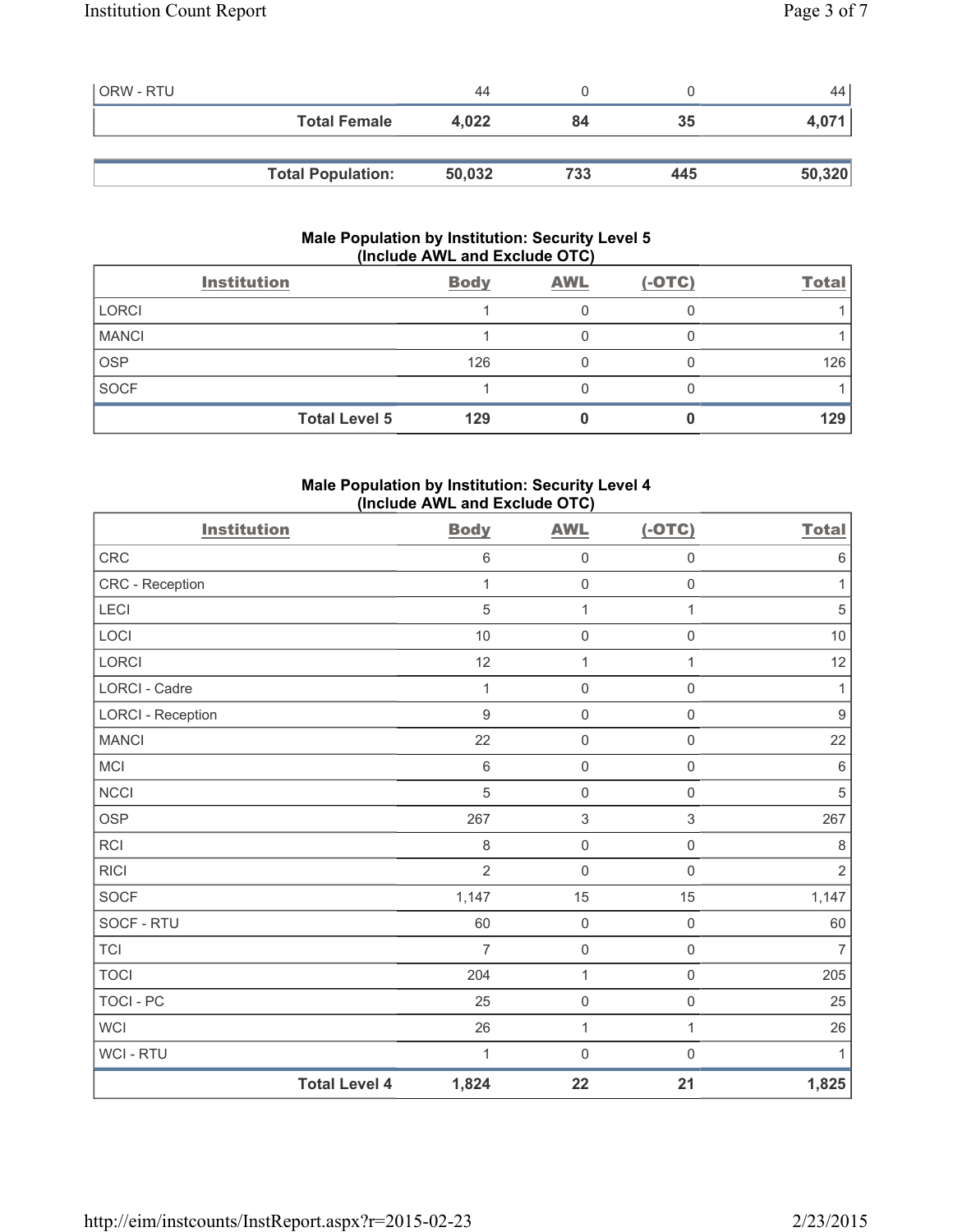| <b>Institution</b>                | <b>Body</b>    | <b>AWL</b>          | $(-OTC)$            | <b>Total</b>              |
|-----------------------------------|----------------|---------------------|---------------------|---------------------------|
| ACI                               | 14             | $\mathsf{O}\xspace$ | $\mathbf 0$         | 14                        |
| <b>BECI</b>                       | $\overline{2}$ | $\mathsf{O}\xspace$ | $\mathsf{O}\xspace$ | $\overline{2}$            |
| CRC                               | 99             | $\,8\,$             | 5                   | 102                       |
| CRC - Cadre                       | 185            | $\mathsf{O}\xspace$ | $\mathsf{O}\xspace$ | 185                       |
| CRC - Reception                   | 696            | 14                  | 10                  | 700                       |
| CRC - RTU                         | 19             | $\mathsf{O}\xspace$ | $\boldsymbol{0}$    | 19                        |
| CRC - Youth                       | $\mathbf 0$    | $\mathbf{1}$        | $\mathbf{1}$        | $\mathbf 0$               |
| <b>FMC</b>                        | $\overline{2}$ | $\mathsf{O}\xspace$ | $\mathsf{O}\xspace$ | $\overline{2}$            |
| FMC - Intensive Care - Male (CMC) | $\mathsf 9$    | $\mathsf{O}\xspace$ | $\mathsf{O}\xspace$ | $\boldsymbol{9}$          |
| <b>LAECI</b>                      | 5              | $\mathsf{O}\xspace$ | $\mathsf{O}\xspace$ | 5                         |
| LECI                              | 2,011          | 20                  | 18                  | 2,013                     |
| LOCI                              | $\mathbf 1$    | $\mathbf 0$         | $\mathsf{O}\xspace$ | $\mathbf{1}$              |
| LORCI                             | 66             | 24                  | 20                  | 70                        |
| <b>LORCI - Cadre</b>              | 185            | $\mathbf{1}$        | $\mathbf 0$         | 186                       |
| <b>LORCI - Reception</b>          | 652            | $\mathsf{O}\xspace$ | $\mathsf{O}\xspace$ | 652                       |
| <b>MANCI</b>                      | 2,230          | 20                  | 19                  | 2,231                     |
| MCI                               | $\overline{2}$ | $\mathsf{O}\xspace$ | $\mathsf{O}\xspace$ | $\sqrt{2}$                |
| <b>NCCI</b>                       | $\mathsf g$    | $\mathsf{O}\xspace$ | $\mathsf{O}\xspace$ | $\boldsymbol{9}$          |
| NCI                               | 3              | $\mathsf{O}\xspace$ | $\mathsf{O}\xspace$ | $\ensuremath{\mathsf{3}}$ |
| PCI                               | 41             | 5                   | $\mathsf{O}\xspace$ | 46                        |
| RCI                               | 2,019          | 21                  | $17$                | 2,023                     |
| <b>RICI</b>                       | $\mathbf 1$    | $\mathsf{O}\xspace$ | $\mathsf{O}\xspace$ | $\mathbf{1}$              |
| <b>SOCF</b>                       | 60             | $\mathbf{1}$        | $\mathbf{1}$        | 60                        |
| SOCF - RTU                        | $\overline{4}$ | $\mathbf 0$         | $\mathbf 0$         | $\overline{4}$            |
| <b>TCI</b>                        | 1,047          | 11                  | $\mathbf 5$         | 1,053                     |
| TCI - Camp                        | 1              | 0                   | 0                   | $\mathbf{1}$              |
| <b>TOCI</b>                       | 813            | $\sqrt{2}$          | $\overline{2}$      | 813                       |
| <b>TOCI - PC</b>                  | 64             | $\mathsf{O}\xspace$ | $\mathsf{O}\xspace$ | 64                        |
| <b>WCI</b>                        | 1,229          | $\,$ 5 $\,$         | $\overline{4}$      | 1,230                     |
| WCI - RTU                         | 80             | $\mathbf 1$         | $\mathsf{O}\xspace$ | 81                        |
| <b>Total Level 3</b>              | 11,549         | 134                 | 102                 | 11,581                    |

## **Male Population by Institution: Security Level 3 (Include AWL and Exclude OTC)**

**Male Population by Institution: Security Level 2 (Include AWL and Exclude OTC)** 

| <b>Institution</b> | <b>Body</b> | <b>AWL</b> | $(-OTC)$ | <u>Total</u> |
|--------------------|-------------|------------|----------|--------------|
| <b>ACI</b>         | 597         |            |          | 600          |
| ACI-PC             | 58          |            |          | 58           |
|                    |             |            |          |              |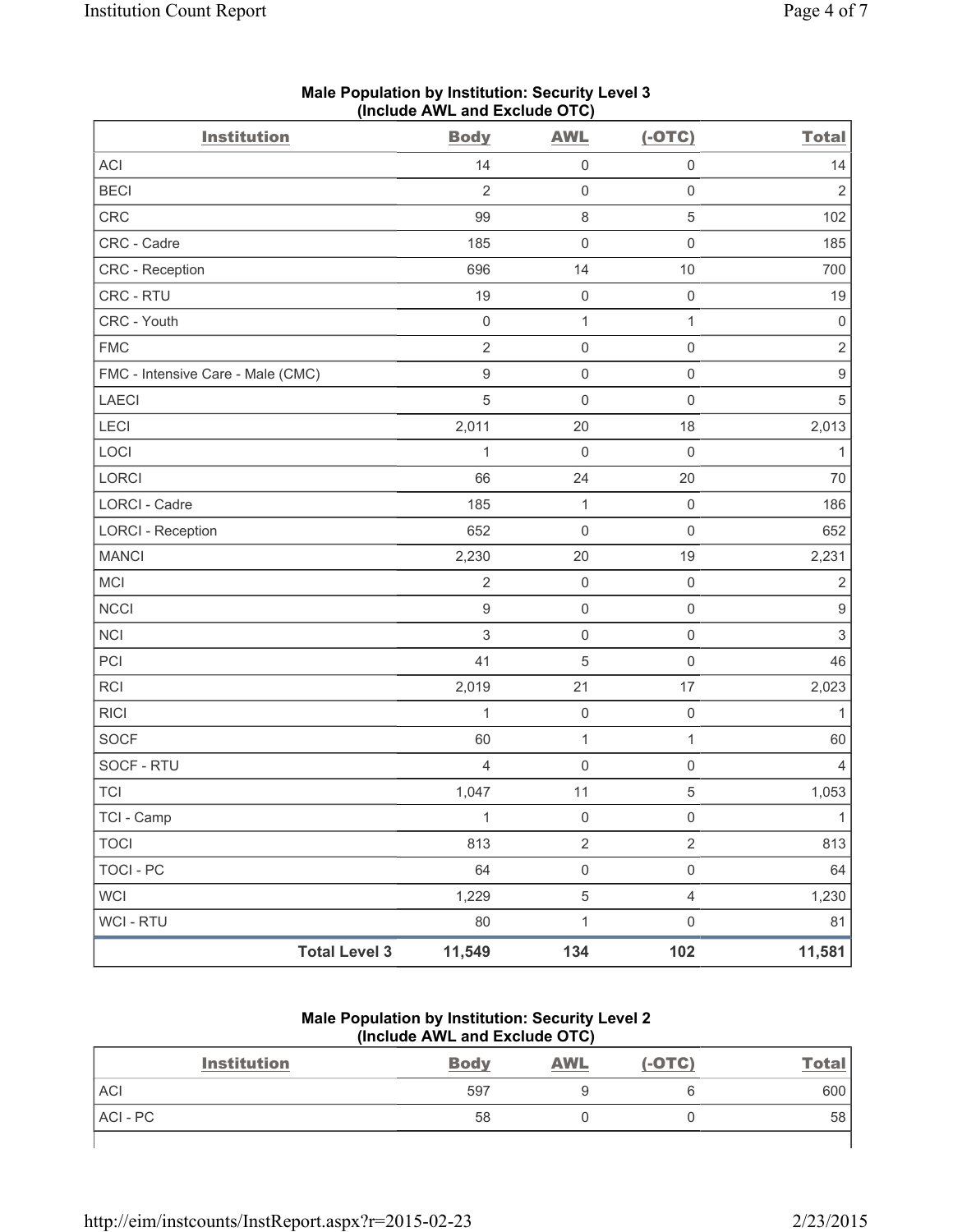| <b>ACI - RTU</b>                  |                      | 72             | $\mathsf{O}\xspace$ | $\mathsf{O}\xspace$ | $72\,$                    |
|-----------------------------------|----------------------|----------------|---------------------|---------------------|---------------------------|
| <b>BECI</b>                       |                      | 1,479          | 29                  | 17                  | 1,491                     |
| CCI                               |                      | 1,693          | $\boldsymbol{7}$    | $\,6\,$             | 1,694                     |
| CRC                               |                      | 89             | $\mathbf 5$         | $\overline{4}$      | 90                        |
| CRC - Cadre                       |                      | 66             | $\mathsf{O}\xspace$ | $\mathsf 0$         | 66                        |
| CRC - Reception                   |                      | 129            | 5                   | $\overline{4}$      | 130                       |
| CRC - RTU                         |                      | 16             | $\mathsf{O}\xspace$ | $\mathsf 0$         | 16                        |
| CRC - Youth                       |                      | $\mathbf 0$    | $\mathbf{1}$        | $\mathbf{1}$        | $\mathbf 0$               |
| <b>FMC</b>                        |                      | $\overline{9}$ | $\mathsf{O}\xspace$ | $\mathsf{O}\xspace$ | $\boldsymbol{9}$          |
| FMC - Intensive Care - Male (CMC) |                      | 19             | $\mathsf{O}\xspace$ | $\mathsf{O}\xspace$ | 19                        |
| GCI                               |                      | 803            | $\sqrt{5}$          | $\overline{4}$      | 804                       |
| LAECI                             |                      | 1,071          | 20                  | 17                  | 1,074                     |
| LECI                              |                      | 20             | $\mathsf{O}\xspace$ | $\mathbf 0$         | 20                        |
| LOCI                              |                      | 1,133          | $\,8\,$             | $\overline{4}$      | 1,137                     |
| LORCI                             |                      | 88             | 19                  | 15                  | 92                        |
| <b>LORCI - Cadre</b>              |                      | 15             | $\mathsf{O}\xspace$ | $\mathsf 0$         | 15                        |
| <b>LORCI - Reception</b>          |                      | 329            | $\overline{2}$      | $\overline{2}$      | 329                       |
| <b>MACI</b>                       |                      | 1,105          | $\,$ 5 $\,$         | $\mathsf 3$         | 1,107                     |
| <b>MANCI</b>                      |                      | $\mathfrak{Z}$ | $\mathsf{O}\xspace$ | $\mathsf{O}\xspace$ | 3                         |
| MCI                               |                      | 1,692          | 28                  | 19                  | 1,701                     |
| MCI - Camp                        |                      | $\overline{2}$ | $\mathsf{O}\xspace$ | $\mathsf 0$         | $\overline{2}$            |
| NCCI                              |                      | 1,668          | 27                  | 19                  | 1,676                     |
| NCCI - Camp                       |                      | 8              | $\mathsf{O}\xspace$ | $\mathbf 0$         | 8                         |
| <b>NCI</b>                        |                      | 1,682          | 40                  | 27                  | 1,695                     |
| PCI                               |                      | 768            | 14                  | $\overline{2}$      | 780                       |
| <b>RCI</b>                        |                      | 146            | $\boldsymbol{0}$    | $\mathsf{O}\xspace$ | 146                       |
| <b>RICI</b>                       |                      | 1,278          | 27                  | 16                  | 1,289                     |
| SCI                               |                      | 966            | 12                  | $\hbox{9}$          | 969                       |
| <b>TCI</b>                        |                      | $\mathfrak{S}$ | $\mathsf{O}\xspace$ | $\mathsf{O}\xspace$ | $\ensuremath{\mathsf{3}}$ |
| <b>TOCI</b>                       |                      | $\mathbf{1}$   | $\mathsf{O}\xspace$ | $\mathsf{O}\xspace$ | $\mathbf{1}$              |
| <b>WCI</b>                        |                      | 29             | $\mathsf{O}\xspace$ | $\mathsf{O}\xspace$ | 29                        |
| <b>WCI - RTU</b>                  |                      | $\sqrt{5}$     | $\mathsf{O}\xspace$ | $\mathsf{O}\xspace$ | $\sqrt{5}$                |
|                                   | <b>Total Level 2</b> | 17,042         | 263                 | 175                 | 17,130                    |

### **Male Population by Institution: Security Level 1 (Include AWL and Exclude OTC)**

| <b>Institution</b> | <b>Body</b> | <b>AWL</b> | $(-OTC)$ | <u>Total</u> |
|--------------------|-------------|------------|----------|--------------|
| <b>ACI</b>         | 711         |            |          | 717          |
| <b>ACI - RTU</b>   | 45          |            |          | 45           |
| <b>BECI</b>        | 705         | 16         |          | 710          |
|                    |             |            |          |              |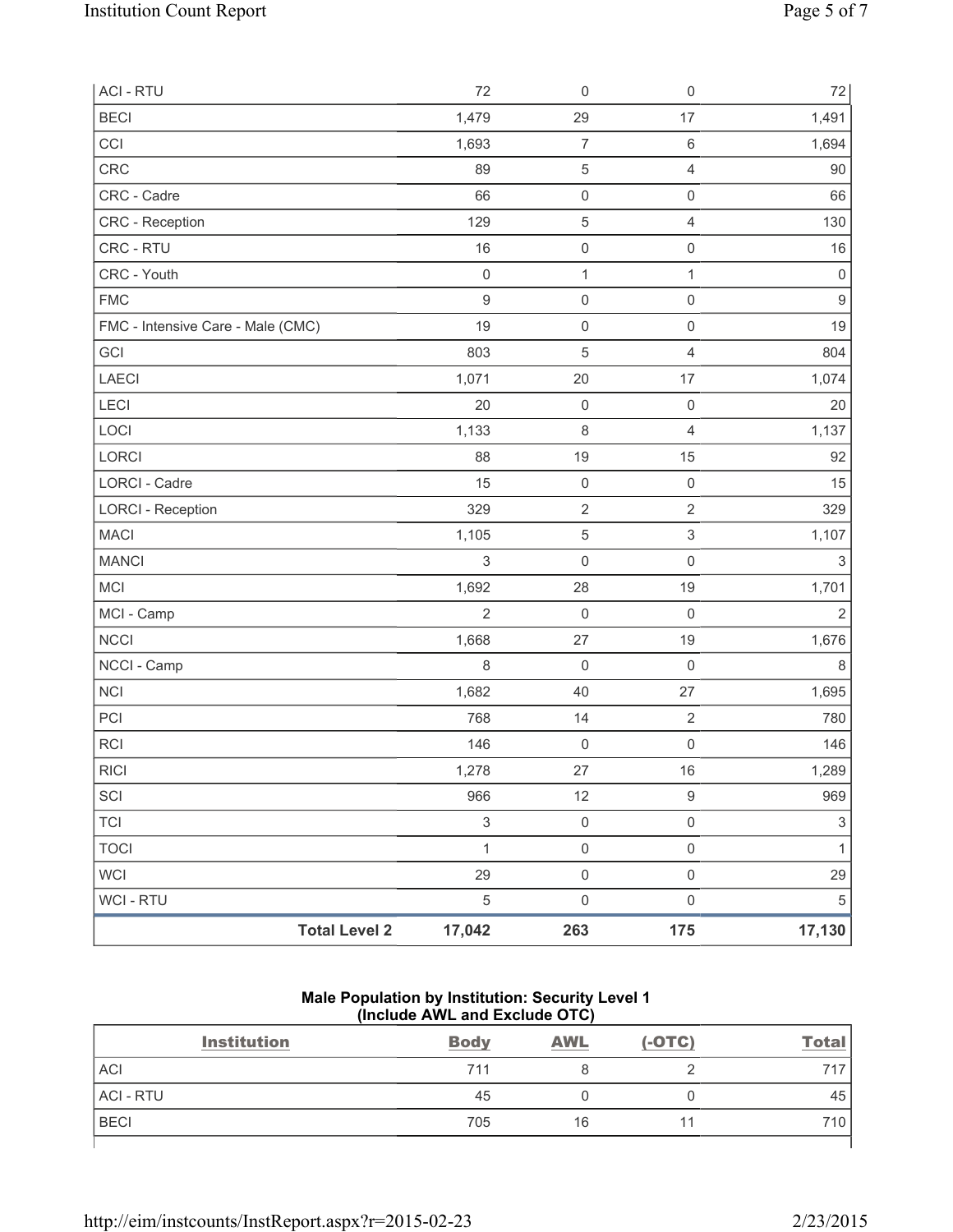| <b>BECI - Camp</b>                |                      | 480            | 0                         | $\mathbf 0$               | 480            |
|-----------------------------------|----------------------|----------------|---------------------------|---------------------------|----------------|
| CCI                               |                      | 847            | 4                         | $\sqrt{2}$                | 849            |
| CRC                               |                      | 53             | $\overline{2}$            | 1                         | 54             |
| CRC - Cadre                       |                      | $6\phantom{1}$ | $\mathsf{O}\xspace$       | $\mathsf 0$               | $\,6\,$        |
| <b>CRC</b> - Reception            |                      | 108            | 4                         | $\ensuremath{\mathsf{3}}$ | 109            |
| CRC - RTU                         |                      | $\overline{4}$ | $\mathsf{O}\xspace$       | $\mathsf 0$               | 4              |
| <b>FMC</b>                        |                      | 467            | $\overline{\mathbf{4}}$   | $\mathsf 0$               | 471            |
| FMC - Intensive Care - Male (CMC) |                      | 18             | 1                         | $\mathsf 0$               | 19             |
| GCI                               |                      | 434            | 13                        | $\ensuremath{\mathsf{3}}$ | 444            |
| GCI - Camp                        |                      | 756            | $\sqrt{2}$                | 1                         | 757            |
| <b>GCI-RTU</b>                    |                      | $\overline{2}$ | $\mathsf{O}\xspace$       | $\mathsf 0$               | $\overline{2}$ |
| <b>LAECI</b>                      |                      | 682            | 17                        | $\,8\,$                   | 691            |
| LECI                              |                      | 12             | $\mathsf{O}\xspace$       | $\mathsf 0$               | 12             |
| LECI - Camp                       |                      | 177            | 0                         | $\mathbf 0$               | 177            |
| LOCI                              |                      | 1,134          | $\,8\,$                   | $\overline{5}$            | 1,137          |
| LORCI                             |                      | 40             | 10                        | $10$                      | 40             |
| <b>LORCI - Cadre</b>              |                      | $\mathbf{1}$   | $\mathbf 0$               | $\mathsf 0$               | $\mathbf 1$    |
| <b>LORCI - Reception</b>          |                      | 110            | $\mathsf{O}\xspace$       | $\mathsf 0$               | 110            |
| MACI - Minimum                    |                      | 1,444          | 19                        | $\hbox{9}$                | 1,454          |
| <b>MANCI</b>                      |                      | 11             | $\boldsymbol{9}$          | $\,6\,$                   | 14             |
| MANCI - Camp                      |                      | 362            | $\mathsf{O}\xspace$       | $\mathbf 0$               | 362            |
| <b>MCI</b>                        |                      | 498            | $\,6\,$                   | $\overline{2}$            | 502            |
| MCI - Camp                        |                      | 363            | $\overline{2}$            | $\overline{2}$            | 363            |
| <b>NCCI</b>                       |                      | 569            | 21                        | $\,8\,$                   | 582            |
| NCCI - Camp                       |                      | 421            | 3                         | $\ensuremath{\mathsf{3}}$ | 421            |
| <b>NCI</b>                        |                      | 756            | 10                        | $\overline{4}$            | 762            |
| <b>OSP</b>                        |                      | $\overline{7}$ | $\mathsf{O}\xspace$       | $\mathsf{O}\xspace$       | $\overline{7}$ |
| PCI                               |                      | 1,254          | 25                        | 12                        | 1,267          |
| <b>RICI</b>                       |                      | 1,286          | 21                        | 10                        | 1,297          |
| SCI                               |                      | 1,067          | 13                        | $\,6\,$                   | 1,074          |
| SOCF                              |                      | 17             | $\mathsf 0$               | $\mathsf{O}\xspace$       | 17             |
| <b>TCI</b>                        |                      | 43             | $\overline{7}$            | $\mathfrak{S}$            | 47             |
| TCI - Camp                        |                      | 438            | $\ensuremath{\mathsf{3}}$ | $\mathsf 0$               | 441            |
|                                   | <b>Total Level 1</b> | 15,328         | 228                       | $111$                     | 15,445         |

| <b>High Offender ID's</b>        |         |
|----------------------------------|---------|
| Correctional Reception Center:   | A713297 |
| Lorain Correctional Institution: | A709406 |
| Ohio Reformatory for Women:      | W091565 |